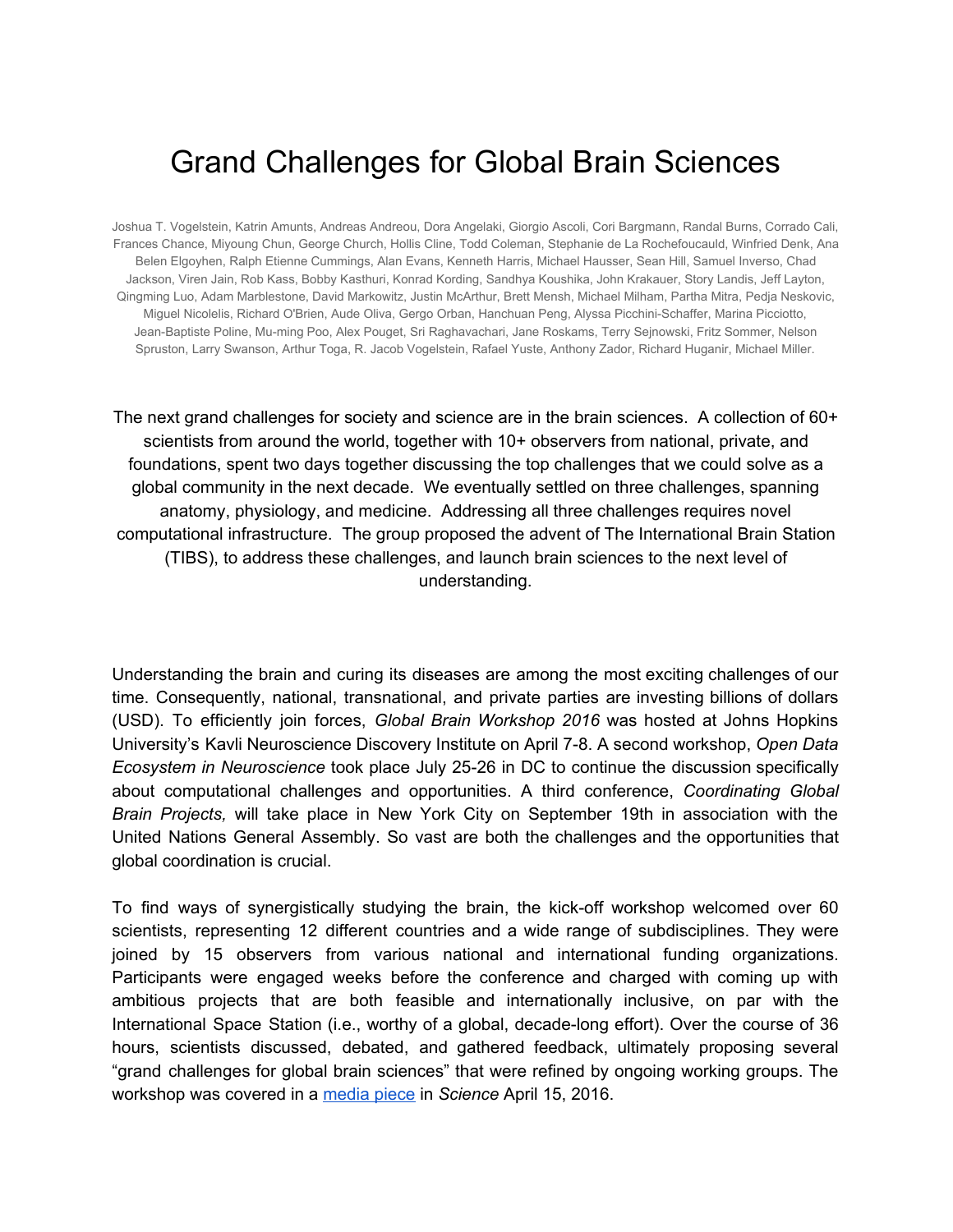The group began with 60+ ideas, each forged independently by one of the scientific participants. Each participant proposed a unique challenge that was designed to meet the following desiderata:

- 1. *Significant*: it will yield tangible societal, economic, and medical benefits to the world.
- 2. *Feasible*: it can achieve major milestones within 10 years given existing funding opportunities.
- 3. *Inclusive*: nations throughout the world can meaningfully contribute to and benefit from each challenge, and the collection of challenges are collectively scientifically diverse.

Interestingly, a lot of the proposed ideas were similar to one another and others were complementary. This allowed the group to converge on three grand challenges for global brain sciences, each depending on a common universal resource.

#### **Challenge 1: What makes our brains unique?**

Both within and across species, brain structure is known to exhibit significant variability across many orders of magnitude in scale—*including anatomy, biochemistry, connectivity, development, and gene expression* (ABCDE). It remains mysterious how and why the nervous system tightly regulates certain properties, while allowing others to vary. Understanding the design principles governing variability may hold the key to understanding intelligence and subjective experience, as well as the influence of variability on health and function.

The grand challenge—**Anatomical Neurocartography—is** *a global project to coordinate obtaining comprehensive multiscale maps of the ABCDE's of multiple brains from multiple species using multiple cognitive and mental health disease models*. Within a decade, we expect to have addressed this challenge in brains including but not limited to Drosophila, Zebrafish, Mouse, and Marmoset, and to have developed tools to conduct massive neurocartographic analyses. The result will be a state-of-the-art "Virtual NeuroZoo" with fully annotated data and analytic tools for analysis and discovery. This virtual NeuroZoo can be utilized by neuroscientists and citizens alike, both as a reference and for educational materials. By incorporating disease models, we explicitly link this challenge with the third challenge.

# **Challenge 2: How does the brain solve the complex computational problems of intelligence?**

Brains remain the most computationally advanced machines for a large array of cognitive tasks—whether navigating hazardous terrain, translating languages, conducting surgery, or recognizing emotional states—despite the fact that modern computers can utilize millions of training samples, megawatts of power, and tons of hardware. While the ABCDEs establish the "wetware" upon which our brains can solve such computations, to understand the mechanisms we need to measure, manipulate, and model neural activity simultaneously across many spatiotemporal resolutions and scales—including wearables, embedded sensors, and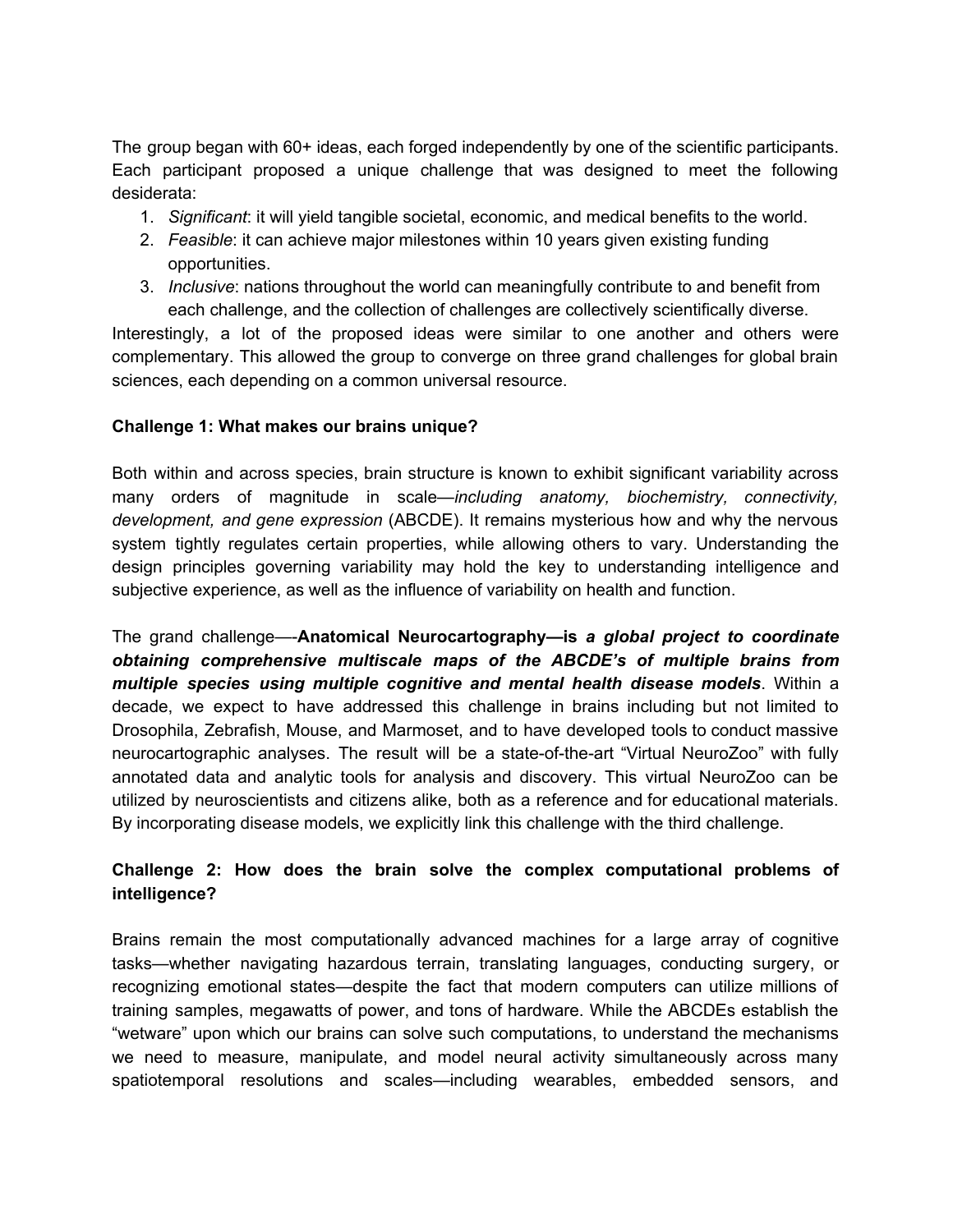actuators—while animals are exhibiting complex ecological behaviors in naturalistic environments.

The grand challenge—**Functional Neurocartography—***i s a global project to identify how the multiscale distributed components of neural architecture orchestrate complex behavior in naturalistic environments.* The challenge differs from previous efforts in three key ways. First, it requires studying animals in *complex and naturalistic* environments. Second, it requires *coordinated* attacks at many different scales by many different investigators while the animals are performing the same complex behaviors. We envision groups of 20-30 investigators all operating together on shared data and experimental design. Third, the richness of the mental repertoire of cognition suggests that deciphering its codes will require *many parallel investigations* to uncover different facets of brain function. These experiments in turn will produce multiscale models of neural systems with the potential to accomplish computational tasks that no current computer system can perform. Mechanistic studies will help to ask how perturbations of those systems lead to aberrant function, linking this challenge with the next one.

### **Challenge 3: How can we augment clinical decisionmaking to prevent disease and restore brain function?**

Psychiatric and neurological illnesses levy enormous burdens upon humanity: impairment, suffering, financial costs, and loss of productivity. Despite a growing awareness of the challenges, clinicians consistently battle the lack of objective tests to guide clinical decision-making (e.g., diagnosis, selection of treatments, prognosis). Compounding these limitations are societal stigmas regarding mental illness that increase the suffering of patients and their families. The ABCDEs of neurobiological variability, when coupled with multiscale mechanistic models of cognition, will provide new approaches to neurobiologically-informed clinical decision making.

The grand challenge—**Medical Neurocartography—is a global project to transform clinical decision-making via incorporating neural mechanisms of dysfunction. This will require** collecting, organizing and analyzing human and non-human anatomical and functional data. These data, and the tools developed to explore and discover novel treatment therapies, will be the foundation upon which the next decades of experiments and clinical decisions will be based. The distributed and multimodal nature of these datasets further motivate the need for an all-purpose computational platform, upon which models of disease can be developed, deployed, tested, and refined.

### **A Universal Resource: The International Brain Station (TIBS)**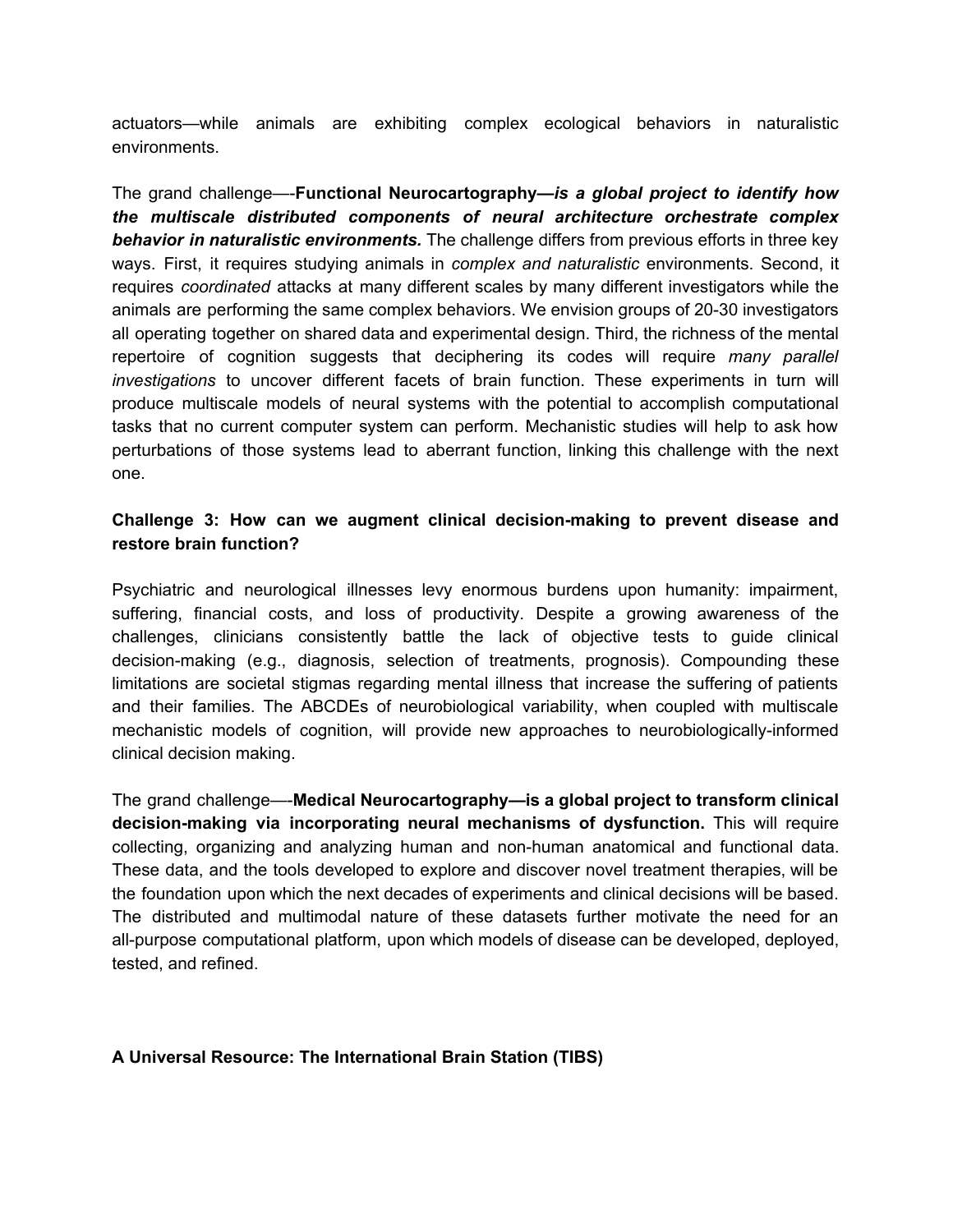All three of the grand challenges for global brain sciences contain within them severe methodological challenges, both technological and computational. The technological developments required for each of the challenges are non-overlapping. In contrast, regardless of the nature of the scientific questions or data modalities involved, each project will require computational capabilities including collecting, storing, exploring, analyzing, modeling, and discovering data. Although neuroscience has developed a large number of computational tools to deal with existing datasets, the datasets proposed here bring with them a whole suite of new challenges.

The International Brain Station (TIBS) will be a comprehensive computational platform, deployed in the cloud, that will provide Web-services for all the current "pain points" in daily neuroscience practice associated with big data. TIBS will realize a new era of brain sciences, one in which the bottlenecks to discovery transition away from data collection and processing to data enriching exploring, and modeling. While science has always benefitted from standing on the shoulders of giants, *TIBS will enable science to stand on the shoulders of everyone*. Today, essentially every practicing neuroscientist's productivity is limited due to computational resources, access to data or algorithms, or struggling with determining which data and algorithms are best suited to answer the most pressing questions of our generation. TIBS will create a future where those limitations will feel as archaic as fitting the data with paper and pencil feels today.

The design of TIBS is based on the successes of related previous scientific and industrial endeavors, as well as predicting the future of computing. Scientifically, both cosmology and molecular genetics transformed their fields upon developing *reference datasets* (e.g., the Sloan Digital Sky Survey) and *algorithms* (e.g., BLAST). Commercially, successful startups have been using concepts of *agile* and *lean* development, capitalizing on *continuous integration*, which requires constant short "pilot" experiments to determine what is working and what is not. Going forward, computing is headed towards *virtualization*, meaning that data and algorithms will live in the cloud and be *portable* across different hardware. These ideas: reference products and lean portable development, form the backbone of TIBS.

We have identified six stages of science that utilize computational resources. For each, we have identified the pain points for typical practicing neuroscientists and have designed a system to minimize those pain-points as effectively (i.e., easily and inexpensively) as possible.

- 1. **Collection:** The first necessary step for any brain investigation can be tedious and tiresome, requiring manually and locally running the measurement devices. *Data Collection Dashboards* will directly interface with the machines, to provide live status summaries, and enable remote control as appropriate.
- 2. **Storage:** The data must be deposited somewhere, and as it gets larger and more complicated, neuroscientists are developing custom data management solutions. *Multimodal Data Store* will interface with the data collection machines to organize data in a fashion readily amenable for access and exploration with version control.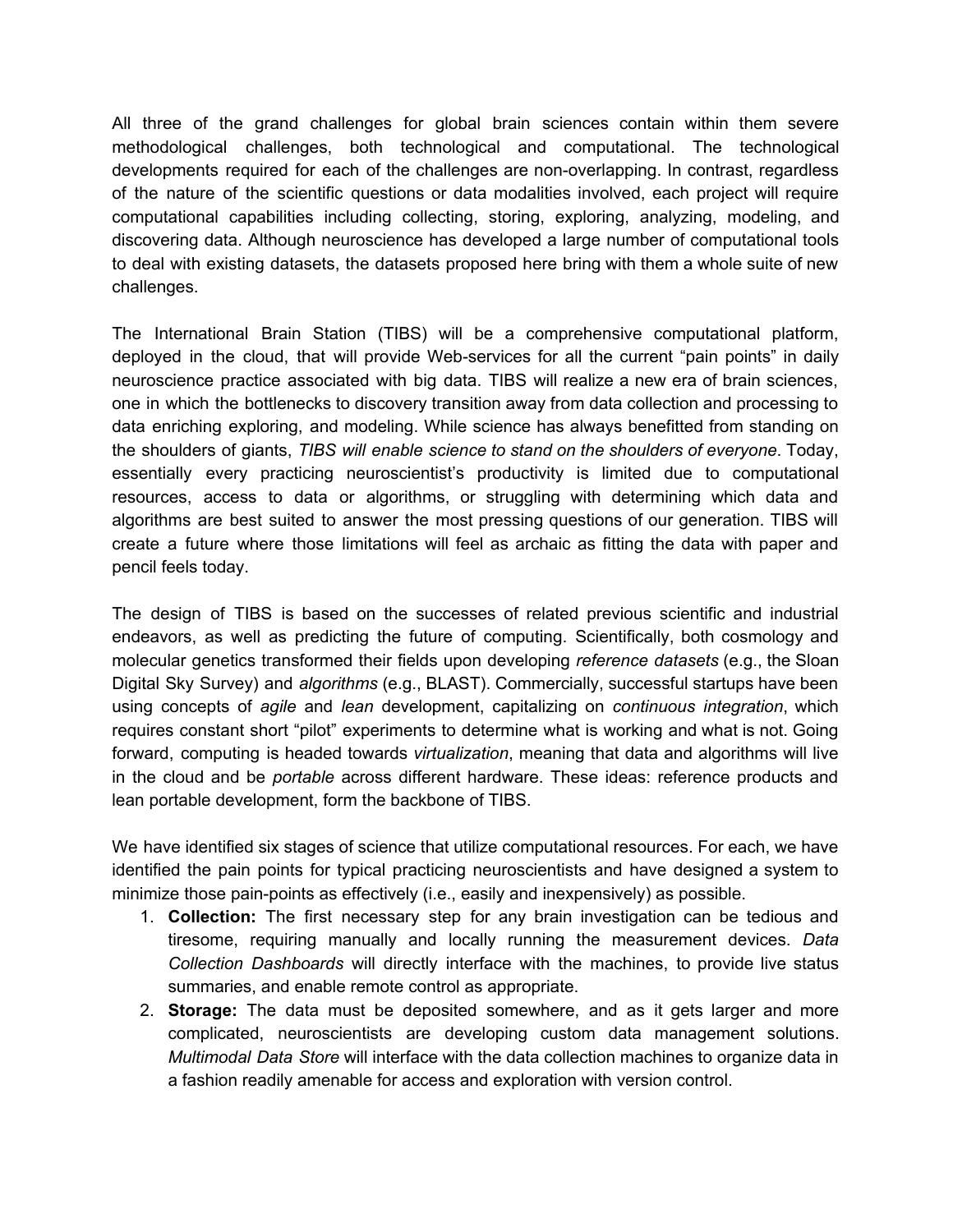- 3. **Analysis:** The raw data is often noisy, fragmented, and otherwise messy. *Data Analysis Pipelines* will convert raw messy data to clean data, automatically and on demand, by pooling the best algorithms and implementations from around the world to make them readily available for everyone to better explore and model, including exhausting quality control on both data and algorithms.
- 4. **Exploration:** Whether your own data or use shared reference datasets, we want access to the data from anywhere at anytime. *Interactive Data Explorers and Notebooks* will dynamically pull both raw and processed data to enable navigating and exploring the data in augmented reality environments and mobile devices.
- 5. **Modeling:** The final step, prior to suggesting a new experiment, is modeling and synthesizing the data. Establishing efficient integration of data and models comes with a dual challenge. Both datasets and models will be contributed according to a set of community driven specifications, such that *Data Modeling Bots* will automatically fit existing models to new data, and fit new models to existing data, significantly tightening links between models and data, to accelerate neuroscientific discovery.
- 6. **Discovery** To be useful, neuroscientists of all types must be able to quickly and easily find data appropriately matched to their scientific goals. To that end, a *Metadata Query Service* will link to a community established set of metadata fields, to enable searching and comparing similar and disparate datasets.
- 7. **Education** The above steps represent a transformation in the practice of brain sciences, and, therefore, its success will depend on extensive training and educational material, designed from the ground up to be culturally sensitive and universally accessible.

Crucial to the success of TIBS will be tight integration with each of the three motivating grand challenges and the neuroscientists engaged in pursuing them. Moreover, community involvement and feedback at each stage will be key. TIBS will be entirely open source and community driven: both data and tools will be voted on and reviewed, forming the meritocracy that science deserves. Because there are so many different levels of contribution available, TIBS will be the most inclusive aspect of all of the proposed grand challenges.

#### *Common Threads*

In addition to TIBS linking all three grand challenges of global brain sciences, there are two key threads to this proposal that differentiate it from previous efforts. First, the data collection efforts will be *multimodal and multiscale*. Historically most neuroscientists focus on a small number experimental modalities and scales (e.g., extracellular electrophysiology), answering the above challenges satisfactorily will require **many groups jointly investigating** both across modalities and scales. Because designing and completing these experiments for even a single modality and scale will be a monumental task, coordinating across brain scientists will be essential. Second, the data and tools will be designed and developed at the outset to be **reference, rather than personal**. Collecting reference datasets, and writing reference implementations is different than standard academic practice. In particular, it requires considerable investment in training and support to facilitate other people effectively using the provided resources. Thus, to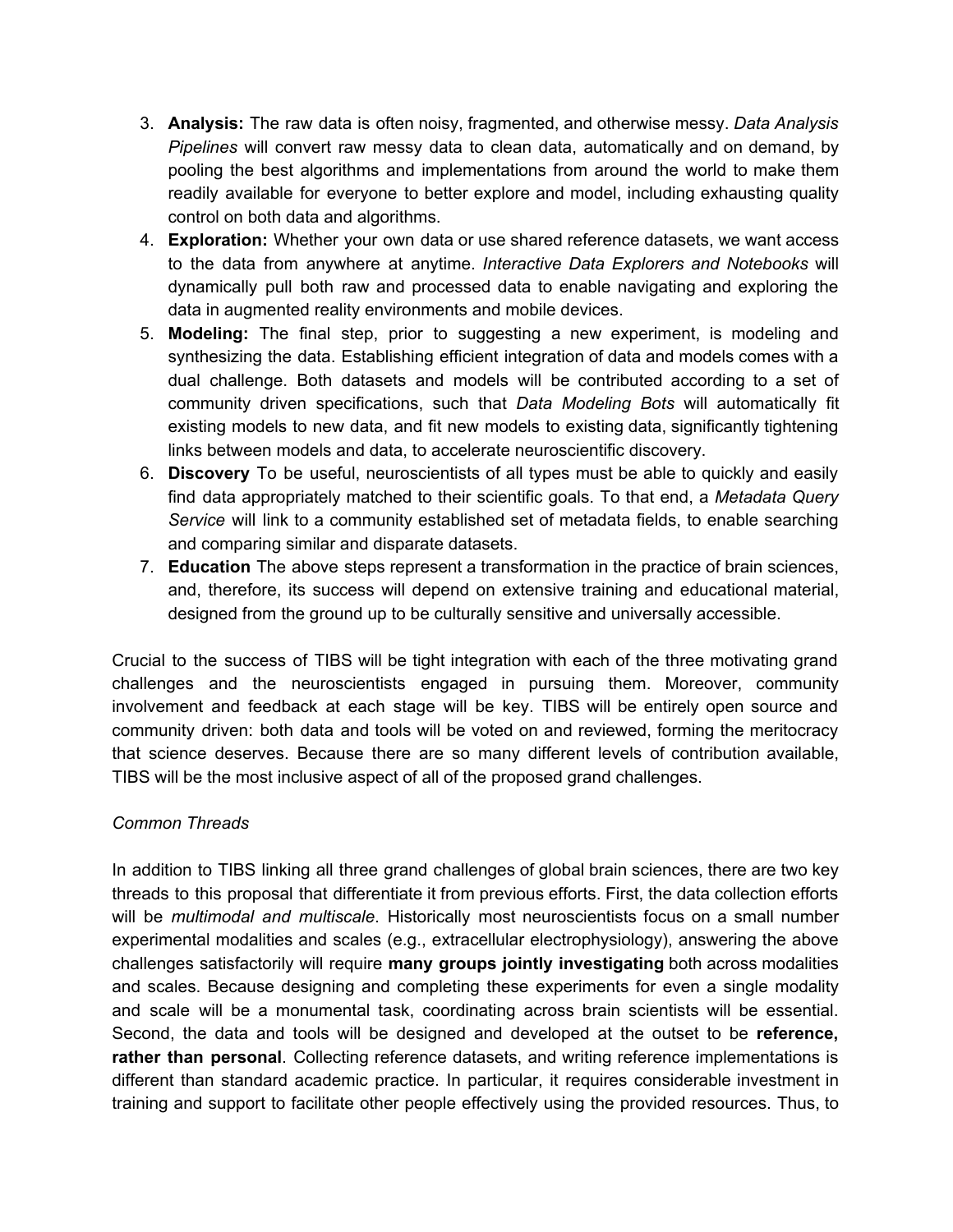be effective, investigators will have to commit a sizable fraction of effort to supporting those activities.

## *Societal Considerations*

Each nation affords different opportunities and restrictions, owing to ethical, policy, and cultural considerations. Because these grand challenges are inherently inclusive, manifesting them will require understanding and mitigating issues that will arise in any cross-cultural endeavor. Indeed, addressing the vast diversity of partnerships in such an endeavor is a challenge in itself. We therefore recommend the following. First, form a **cultural sensitivity committee** to consider and investigate potentially sensitive issues. Second, bolstered by their research, establish **crosscultural collaboration education materials**, including written guidelines and videos, which will be recommended to all participating scientists. Third, to deepen the understanding of transnational collaborations, develop **trainee exchange programs**, where participating trainees will spend six months to a year working and training in a foreign country. This will also facilitate crosscultural knowledge dissemination and fertilization. Fourth, require **frequent assessments** to ensure maintenance of cultural sensitivities. These assessments will feedback into the educational material and be used to modify the exchange programs.

### *Next Steps*

Crucial to the success of this endeavor is a sequence of actionable steps that the community can follow. Because we are not proposing any additional funding, realizing the eventual goals of these grand challenges will rely on marshalling existing funds. Due to the incoming leadership changes, both on national and transnational levels, time for acting is of the essence. Therefore, we have taken the following steps:

- We have created a webpage, [http://brainx.io](http://brainx.io/), containing the following:
	- the current working version of this document, and
	- $\circ$  a list of all scientific participants and observers who attended the original brainstorming meeting leading to this document.
- We will provide (possibly via [https://neurostars.org/\)](https://neurostars.org/):
	- a platform for discussion and improving the ideas presented herein,
	- a forum for "teaming", that is, openly discussing these ideas to develop more specific and concrete plan to pursue, and
	- $\circ$  a list of potential funding mechanisms that might support these endeavors, such as NSF's [NeuroNex](http://www.nsf.gov/pubs/2016/nsf16569/nsf16569.htm) and their NSF 16-076.
- The following conferences have or will refine the ideas discussed herein:
	- *Open Data Ecosystem for the Neurosciences* on July 2526, 2016
	- *Coordinating Global Brain Projects* at Rockefeller on September 19, 2016, which will be publicly broadcast
	- A planned United Nations General Assembly Side Event, also in September.